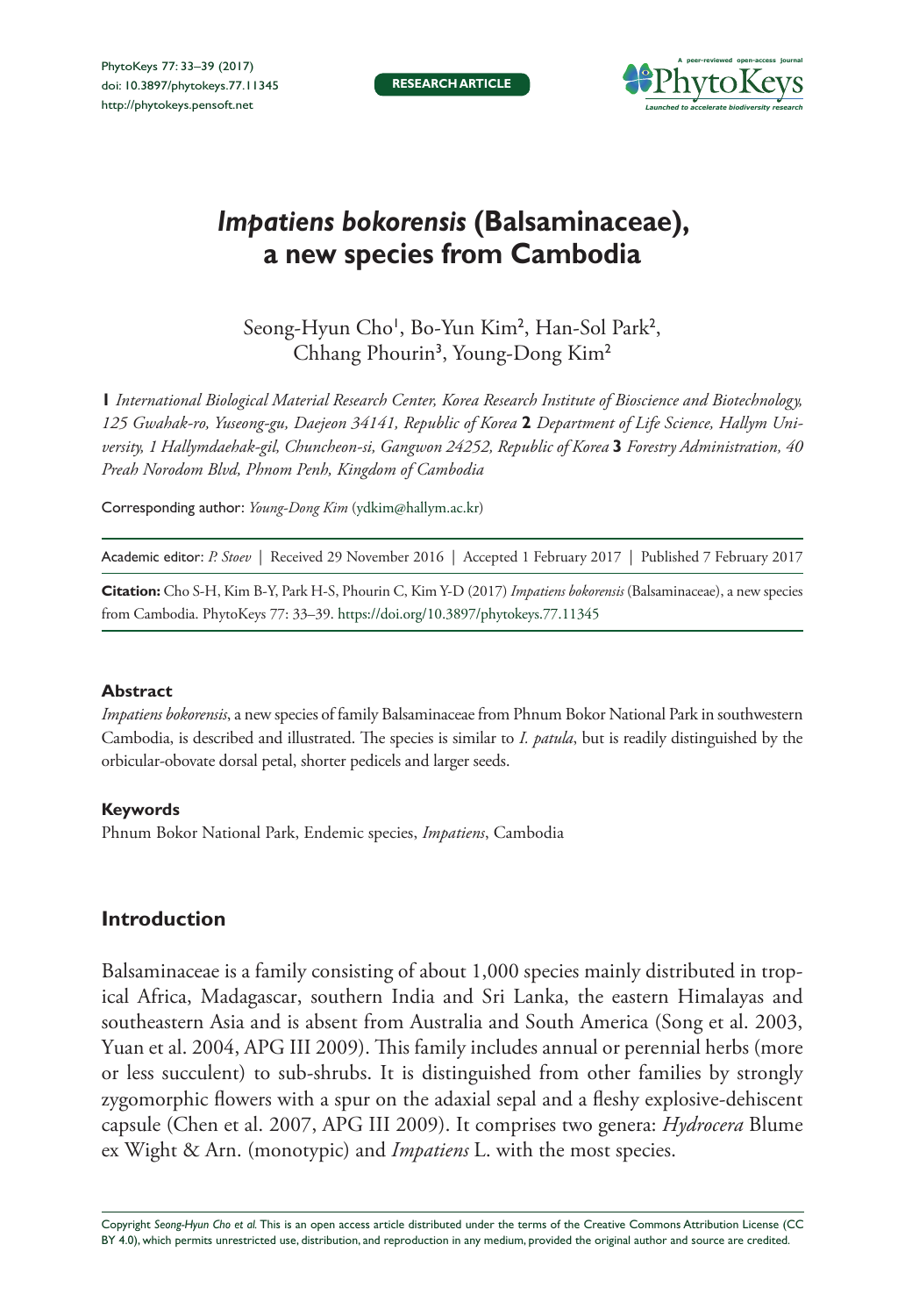*Impatiens* is classified into two subgenera (subgenus *Impatiens* Warb. and subgenus *Acaulimpatiens* Warb.) based on the presence or absence of cauline leaves. These two subgenera comprise 14 sections (subgenus *Acaulimpatiens*, two sections and subgenus *Impatiens*, 12 sections) mainly segregated by phyllotaxy, inflorescence and spur characters (Warburg and Reiche 1895, Utami 2009). Nonetheless, in a recent molecular phylogenetic study based on a nuclear ribosomal internal transcribed spacer (ITS) and plastid atpB-rbcL and trnL-F (Yu et al. 2015), *Impatiens* was classified into two subgenera (subgenus *Clavicarpa* S.X. Yu ex S.X. Yu & Wei Wang and *Impatiens*) with the subgenus *Impatiens* composed of seven sections (sect. *Semeiocardium*, sect. *Racemosae*, sect. *Fasciculatae*, sect. *Tuberosae*, sect. *Scorpioidae*, sect. *Uniflorae* and sect. *Impatiens*).

In Indochina, there are around 120 species of *Impatiens* and the present count includes approximately 40 species from Vietnam (Tardieu 1944, Ho 1999, Vietnam Plant Data Center 2016), around 60 species from Thailand (Grey-Wilson 1971, Shimizu 2000, Shimizu and Suksathan 2004, Chayamarit et al. 2006, Suksathan and Triboun 2009, Ruchisansakun et al. 2014) and 18 from Laos (Tardieu 1944, Newman et al. 2007, Newman 2008, Souvannakhoummane and Suksathan 2015). In Cambodia, at the beginning of the 20th century, six species were described, namely *Impatiens cardiophylla* Hook.f., *I. diffusa* Hook.f., *I. notoptera* Hook.f., *I. relaxata* Hook.f., *I. vagans* Hook.f. and *I. zygosepala* Hook.f. (Hooker 1908, 1909a, 1909b, 1911), whereas eight species are reported in the present account (Cho et al. 2016).

Except for *I. balsamina* and *I. cardiophylla*, most species in Cambodia have been considered endemic species, with *I. relaxata*, *I. vagans* and *I. zygosepala* restricted to a local area with only a very small number of specimens. There is a need to re-evaluate and resurvey areas of the previous collection of specimens through a detailed taxonomic study of each species.

During the recent floristic survey, one species of *Impatiens* was collected at Bokor National Park in Southwestern Cambodia that does not appear to be similar to previously reported species (Figures 1 & 2). It is most similar to *Impatiens patula* Craib from Thailand (Craib 1926, Shimizu 1970), but a comparison with the type specimens and descriptions revealed that it differs from *I. patula* and is therefore described here as a new species.

## **Taxonomy**

*Impatiens bokorensis* **S.H.Cho & B.Y.Kim, sp. nov.** [urn:lsid:ipni.org:names:77160179-1](http://ipni.org/urn:lsid:ipni.org:names:77160179-1) Figures 1, 2

**Type.** CAMBODIA. Kampot Province, Phnum Bokor National Park, sandstone tables in evergreen forest margin, 10°38'20.8"N, 104°00'16.0"E, a.s.l. 1,050 m, 24 August 2015, with flowers, Cho S.H, Kim B.Y., Park H.S., Chhang Phourin CB-3112 (holotype HHU!, isotypes KB!, KRIB!, RUPP!).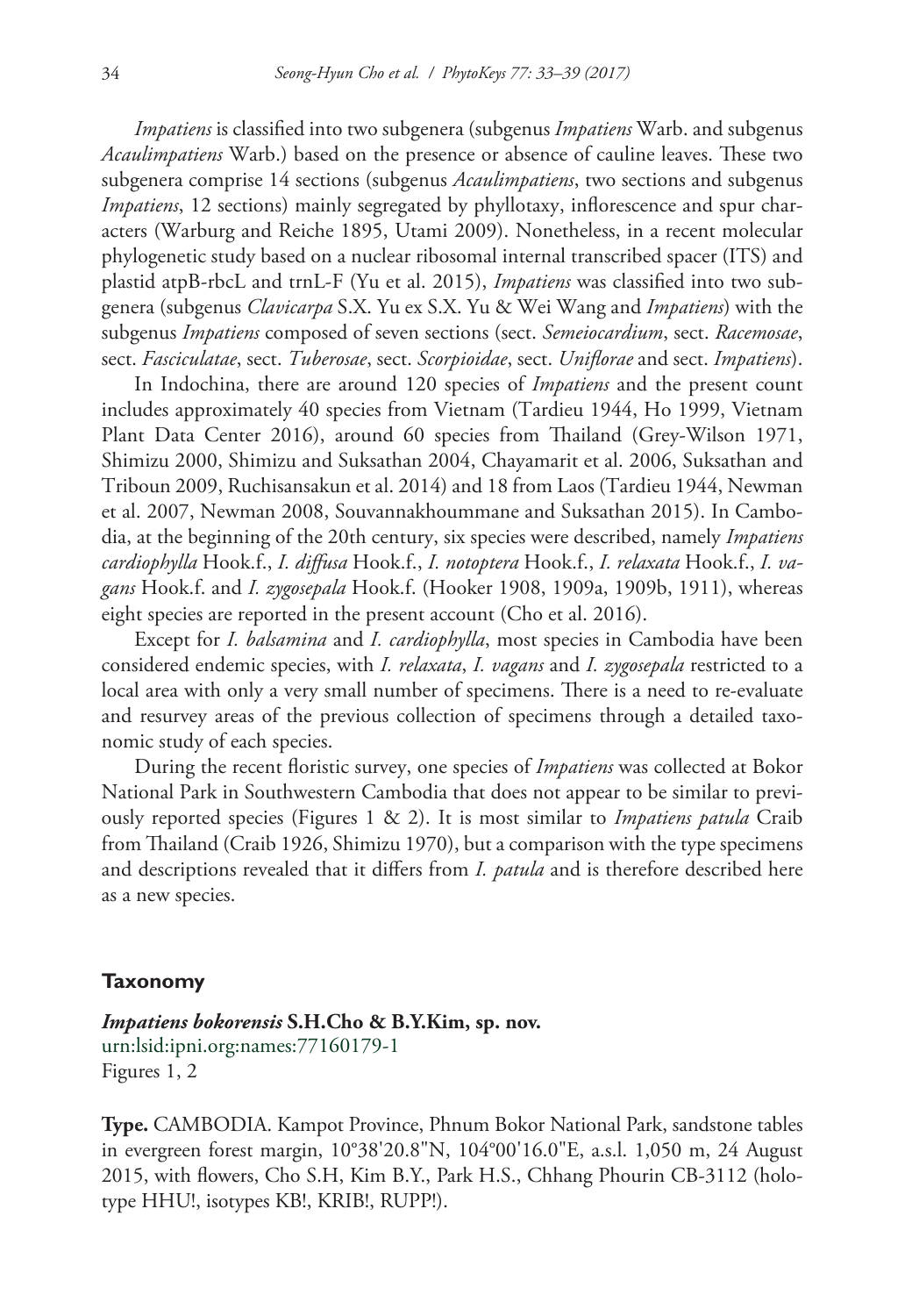

**Figure 1.** *Impatiens bokorensis* **A** Flowering individual **B** Fruiting individual **C–D** Developing flower bud **E** Mature flower (before pollination) **F–G** Mature flower (after pollination) **H** Developing gynoecium **I** Petals **J** Androecium **K** Developing fruit **L–M** Seed **N–O** strigose-ciliate at leaf base: Cho et al. CB-3112, 3432. Illustration by Hye-Woo Shin.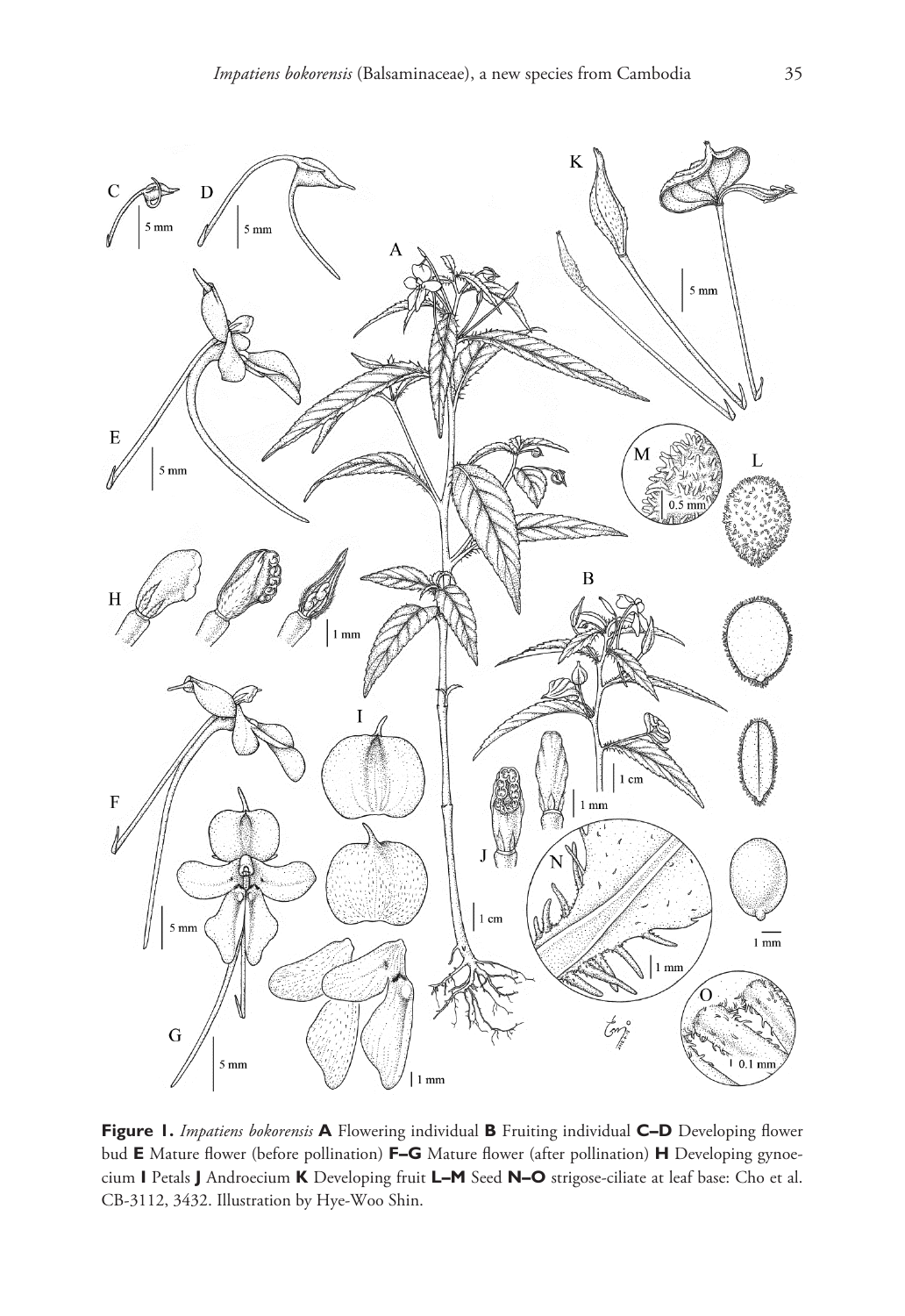| <b>Taxonomic traits</b>  | Impatiens bokorensis                                                            | I. patula                                             |
|--------------------------|---------------------------------------------------------------------------------|-------------------------------------------------------|
| Leaf                     |                                                                                 |                                                       |
| upper surface            | pubescent                                                                       | pubescent with scurfy hairs                           |
| lower surface            | glabrous to sparsely pubescent                                                  | pubescent on nerves only or tomentose all over        |
| strigose-ciliate at base | $1 - 2.7$ mm                                                                    | $1 - 1.4$ mm                                          |
| Pedicel                  | $1.4 - 2.0$ cm                                                                  | $2.3 - 3(-5)$ cm                                      |
| Dorsal petal             | orbicular-obovate, ca. 6 × 8<br>mm, horned at apex, horn<br>$2.2 - 2.3$ mm long | cordate, 7 mm long, horned at apex, horn 3<br>mm long |
| Seeds                    | $3.8 - 4.6 \times 2.6 - 3.2$ mm                                                 | $3.5 \times 2.5$ mm                                   |

**Table 1.** Comparison of key features of *Impatiens bokorensis* and *I*. *patula*.

**Diagnosis.** *Impatiens bokorensis* is most similar to the Thailand endemic species *I. patula* Craib in habit but is readily distinguished from the latter by the orbicularobovate dorsal petal, shorter pedicels and larger seeds (Table 1).

**Description.** Herbs, annual, terrestrial, hermaphroditic. Stems erect, 15–40 cm tall, tinged purplish red, branched, glabrous or sparsely puberulous on the upper part. Leaves simple, alternate; petioles subsessile to 1.4 mm; leaf blade lanceolate to ovatelanceolate, apex acuminate, base narrowly cuneate to attenuate,  $2.5-7.0 \times 0.6-2.0$  cm, upper surface pubescent, lower surface glabrous to sparsely pubescent, secondary veins pinnate, 6 to 8 on each side of mid-vein, margin serrate, teeth mucronate and purple tinged, strigose-ciliate at base; strigose-ciliate, 4–14, 1–2.7 mm long, purple to purplish black, minutely puberulous at base. Flowers axillary, solitary, rarely 2 fascicled, zygomorphic, minutely puberulous; pedicels slender, erect, purplish red, 1.4–2.0 cm long, glabrous, bracteate at base; bracts linear, up to 4 mm; lateral sepals 2, linear-lanceolate, 2.5–3 mm long, glabrous; lower sepal funnel-form, pink, ca. 5 mm long, ca. 3 mm deep; spur 17–23 mm long, slightly curved; dorsal petal, orbicular-obovate, ca. 6 × 8 mm, horned at apex, horn 2.2–2.3 mm long; lateral united petals separate, bilobed, ca. 11 mm long; upper petals oblong,  $6.0-6.5 \times$  ca. 3.0 mm, minutely apiculate; lower petals,  $9.0-9.3 \times 3.5-3.8$  mm; androecium ca.  $2.8 \times 1.6$  mm; stamens 5, connate, surrounding gynoecium; filaments ca. 0.7 mm; ovary fusiform, pubescent, ca. 2.5  $\times$ 1.0 mm; style glabrous, ca. 0.2 mm long; stigma 5, ca. 0.25 mm long. Fruit a capsule, fusiform, ca.  $15 \times 6$  mm, pubescent with scurfy hairs,  $3[4]$ -seeded. Seeds obovoid, slightly compressed,  $3.8-4.6 \times 2.6-3.2$  mm, pubescent with spirally sculptured hairs.

**Specimen examined.** CAMBODIA. 16 November 2015, with fruits, Cho et al. CB-3432 (HHU!, KRIB!); 2 September 2016, with flowers, Kim et al. CB-3537 (HHU!)

**Phenology.** Flowering specimens were collected in August and fruiting specimens in November.

**Distribution and habitat.** *Impatiens bokorensis* grows on sandstone tables in evergreen forest margins at 1,050 m a.s.l.. Endemic to southwestern Cambodia, *I. bokorensis* is at present known only in the type locality.

**GenBank Accession No.** Cho et al. CB-3432: [KX171761](http://www.ncbi.nlm.nih.gov/nuccore/KX171761) (ITS).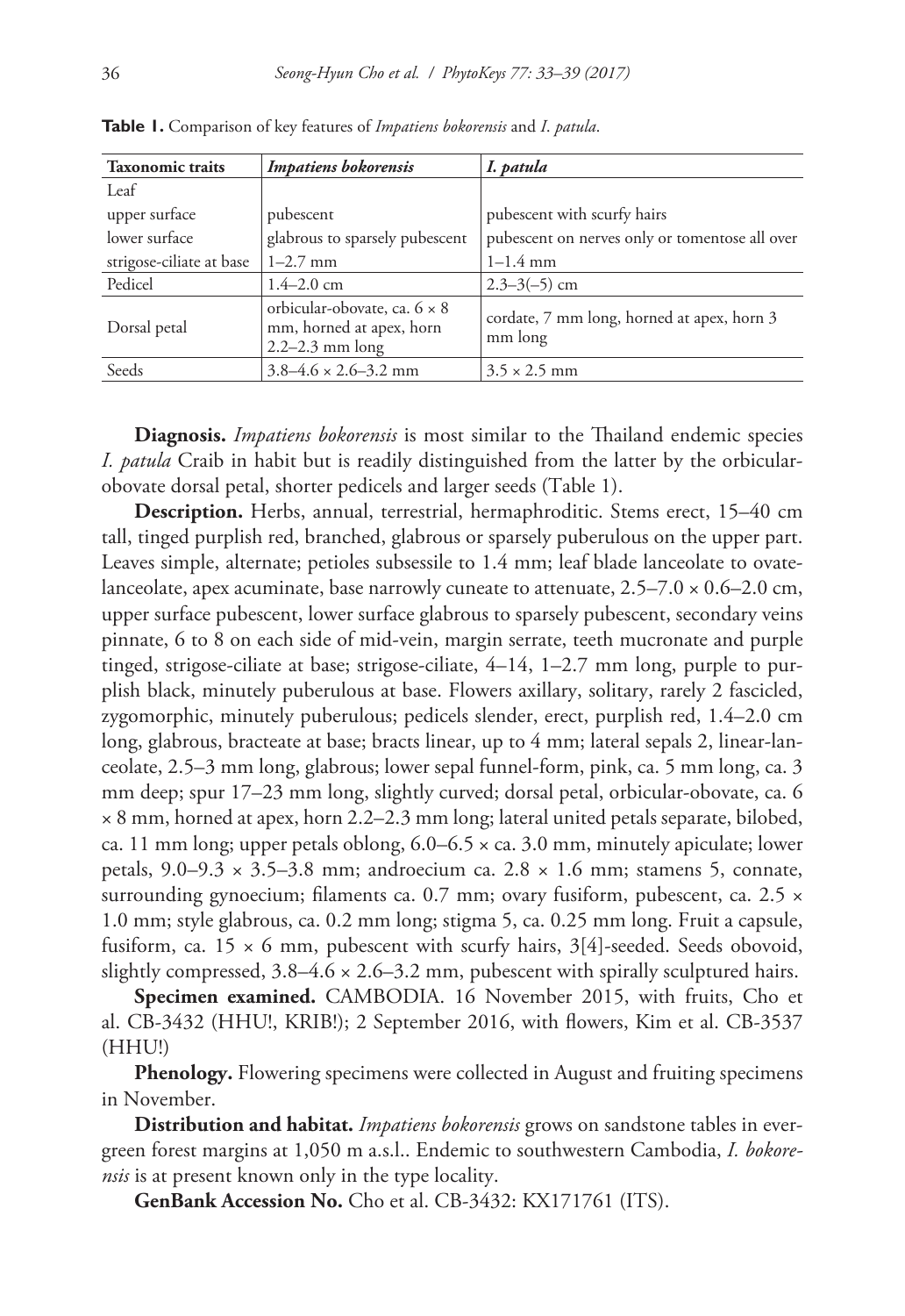

**Figure 2. A–E** *Impatiens bokorensis* **A** Habit **B–C** Flower **D** strigose-ciliate at leaf base **E** Capsule: Photos by Seong-Hyun Cho.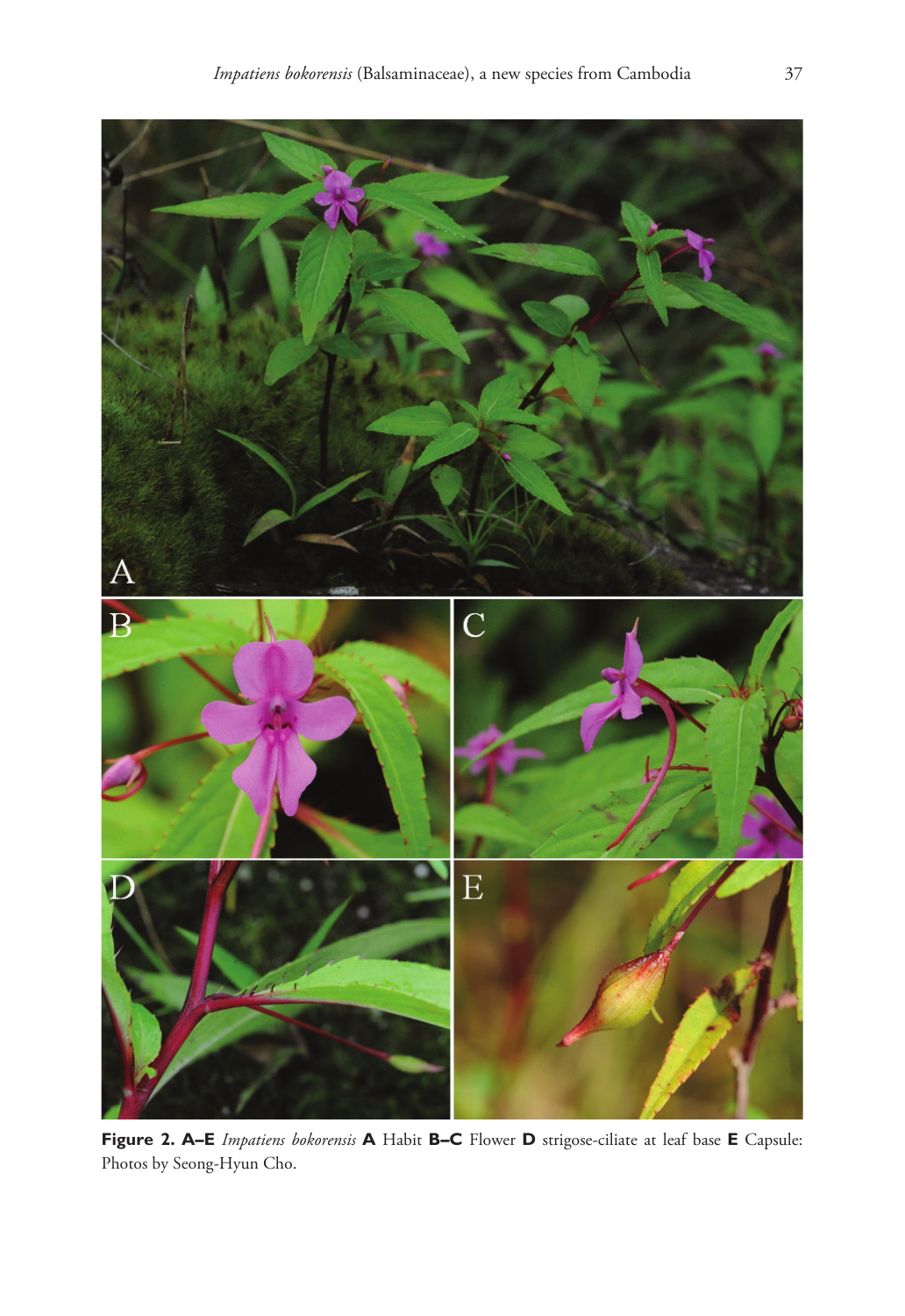**Conservation status.** *Impatiens bokorensis* was collected in Phnum Bokor National Park in southwestern Cambodia. Until now, only one population, consisting of ca. 200 individuals, has been discovered in the park area; therefore, it is preliminarily classified as data deficient (DD) according to the IUCN Red List criteria (IUCN 2001).

## **Acknowledgements**

We thank Ms. Hye-Woo Shin ([http://www.hyewoo.com/\)](http://www.hyewoo.com/) for preparing the line drawing. This work was supported by a grant from the National Institute of Biological Resources (NIBR), funded by the Ministry of Environment (MOE) of the Republic of Korea (NIBR201604201). Also, We would like to thanks Dr. Rajeev Singh and Dr. Mike Skinner for their valuable comments and suggestions.

## **References**

- APG III (2009) An update of the Angiosperm Phylogeny Group classification for the orders and families of flowering plants: APG III. Botanical Journal of the Linnean Society 161: 105–121.<https://doi.org/10.1111/j.1095-8339.2009.00996.x>
- Chayamarit K, Pooma R, Suddee S (2006) Thailand red data: plants. Office of Natural Resources and Environmental Policy and Planning, 1–256.
- Chen Y, Akiyama S, Ohba H (2007) *Impatiens* L. In: Wu Z-Y, Raven PH (Eds) Flora of China, vol. 12. Science Press, Beijing & Missouri Botanical Garden Press, St. Louis, 43–113.
- Cho S-H, Chhang P, Kim Y-D (2016) A checklist for the seed plants of Cambodia. National Institute of Biological Resources, Ministry of Environment, Incheon, 272 pp.
- Craib WG (1926) Contributions to the Flora of Siam. Additamentum XVIII. Bulletin of Miscellaneous Information, vol. 1926(4). Royal Botanic Gardens, Kew, 154–174. [https://](https://doi.org/10.2307/4118686) [doi.org/10.2307/4118686](https://doi.org/10.2307/4118686)
- Grey-Wilson C (1971) New plant records from Thailand. Kew Bulletin 26(1): 141–151. [https://](https://doi.org/10.2307/4117339) [doi.org/10.2307/4117339](https://doi.org/10.2307/4117339)
- Hooker JD (1908) *Impatiens zygosepala* Hook.f.. Hooker's Icones Plantarum, vol. 29(3): t. 2857.
- Hooker JD (1909a) *Impatiens* d'Indo-Chine. In: Lecomte H (Ed.) Notulae systematicae, Laboratoire de Phanérogamie, Muséum National d'Histoire Naturelle, Paris, 1: 10–14.
- Hooker JD (1909b) On some species of *Impatiens* from Indo-China and the Malayan peninsula. Bulletin of Miscellaneous Information, Royal Gardens, Kew, 1: 1–12.
- Hooker JD (1911) Balsaminacees. In: Lecomte H, Gagnepain F (Eds) Flore Generale de l'Indo-Chine (vol. 1), 611–629.
- Newman MF (2008) *Impatiens pachycaulon* (Balsaminaceae), a new species from Laos. Edinburgh Journal of Botany 65(1): 23–26. <https://doi.org/10.1017/s0960428608004915>
- Ho PH (1999) Balsaminaceae. An Illustrated Flora of Vietnam, vol. 2. Ho Chi Minh City, 1–951. [In Vietnamese]